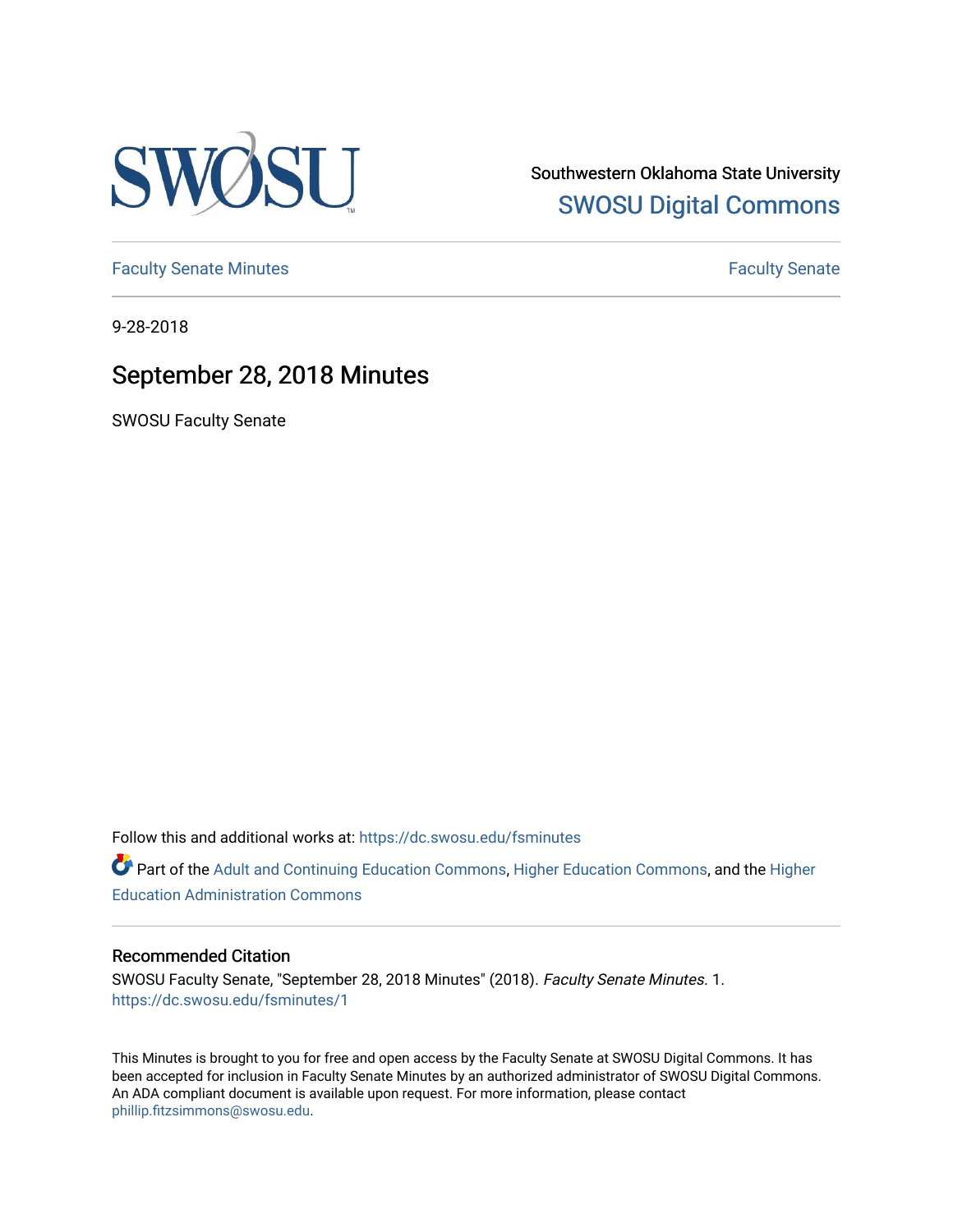# SWOSU Faculty Senate

September  $28<sup>th</sup>$ , 2018 Approved Minutes

- **I. Call to Order:** Faculty Senate President Amanda Smith-Chelsey called the September meeting of the Faculty Senate to Order at 2:32 pm in HEC 201.
- **II. Establishment of a Quorum:** Bo Paglisotti, Stephen Burgess, Yu-Ling Chen, Rachel Davis (via Zoom), Tommye Davis (via Zoom), Jerry Dunn, Phillip Fitzsimmons, Swarup Ghosh, Robin Griffeath, Meri Hix (via Zoom), Paul Hummel, Heather Katz, Marcy Pye, Jack Li, Scott Long, David Martyn, Holly McKee, Evette Meliza, Kathy O'Neal, Eric Paul, Cynthia Pena, Hank Ramsey, Ann Russell, Hardeep Saluja, Lisa Boyles, Amanda Smith, Tony Stein, Karen Sweeney, Muatasem Ubeidat, Cheri Walker (via Zoom).
- **III. Certification of Substitutes:** Heather Katz for Sunu Kodumthara (Social Sciences), Bo Pagliasotti for Wayne Anderson (Kinesiology), Marcy Pye for Sharon Lawrence (Allied Health)
- **IV. Presentation of Visitors:** Vice President for Academic Affairs, James South (see Appendix A) – This proposal was sent to the Personnel Policies Committee for review.
- **V. Approval of Minutes:** Approved by unanimous voice vote.

## **VI. Announcements**

- a) President Amanda Smith-Chesley
	- 1. Executive Council Meeting 9/24/2018
		- a) RUSO visited both campuses, and visits went well
		- b) Enrollment decline is a statewide/regional trend (4-9% lower across state)
		- c) Cost of living raise intended for the beginning of December (to be determined in next few weeks)
		- d) Enterprise resource planning (ERP): Training for the new Ellucian system has been ongoing and will continue until the system is operational.
		- e) GE changes are underway (estimated implementation in Fall 2019), in part, to make it easier for the ERP to do automated degree checks for students
		- f) Please complete the Strategic Plan Stakeholder Survey by 9/28
		- g) Faculty development opportunity: Mr. Tony Holland will speak on instructional and cultural transformation, 10/4, 2:00 PM, Ballroom.
		- h) Sayre Literary Festival to be held Friday, 10/5
	- 2. Administrative Council of 9/11/2017 9/24/18
		- a) Featured Mr. Charlie Babb, former RUSO counsel, who led the discussion on medical marijuana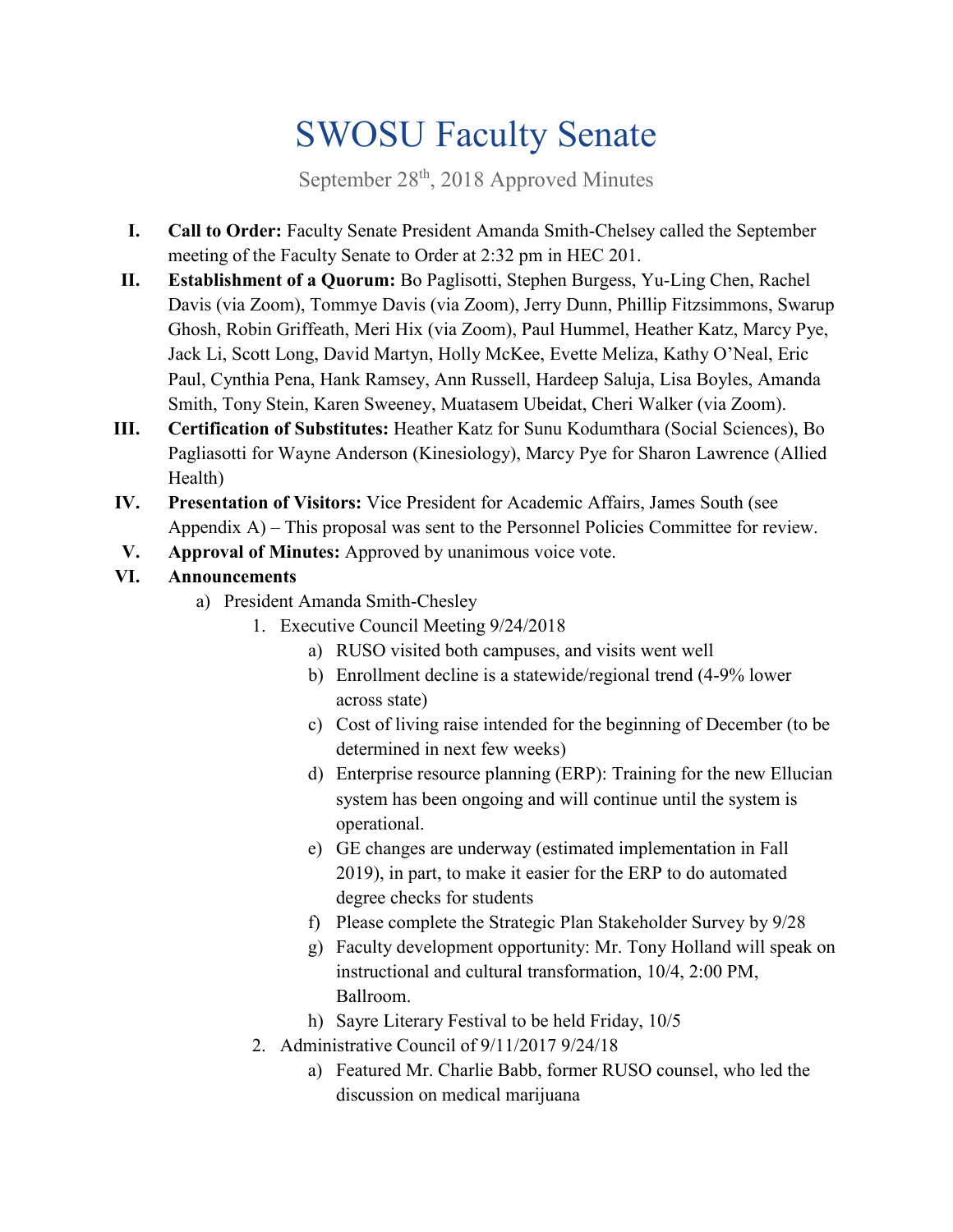- (1) SQ 788: Statute permits medical marijuana, but is amendable and limited, especially for employers/schools. Federal law still prohibits marijuana as a schedule 1 substance.
- (2) SWOSU is subject to acts (i.e. Drug-Free Workplace Act and Drug-Free Schools and Communities Act) that prohibit marijuana use of any kind on campus or at SWOSU activities.
- (3) The Americans with Disabilities Act (ADA) does not include marijuana as a "reasonable accommodation"
- b) Health Insurance: open enrollment 10/9-10/11. Enroll online or face-to-face. New options include 5 plans to choose from instead of 3, change in flexible spending account (you can roll over up to \$500), and new health savings account. SWOSU covering cost increase (4-6%).
- 3. Meeting with Provost on 9/26/2018
	- a) Single Sign-In Update: In progress, alphabetically
	- b) Faculty University Promotion and Tenure Review Committee: Personnel Policies Committee is considering potential revisions due to the integration of Sayre and Weatherford faculty
	- c) Faculty are encouraged to honor yellow cards for students participating in SWOSU activities.

## b) Secretary/Treasurer Holly McKee

- 1. Roll Sheet—please sign
- 2. Treasurer's Report
	- a) Banc First
		- (1) August Balance: \$2,058.98
		- (2) Current Balance: \$2,058.98
	- b) University Account
		- (1) June Balance: \$105.01
		- (2) Current Balance: \$105.01
- c) President-Elect Stephen Burgess: Nothing to Report.
- d) Past President Jerry Dunn: Nothing to Report.
- e) Student Government Representative: Not Present.
- **VII. Reports from Standing and Ad Hoc Committees:** Nothing to Report.

## **VIII. Unfinished Business:** None.

### **IX. New Business:**

1. Excellence in Teaching and Learning Committee: Michelle Ervin is unable to complete her 2018-2019 term on the Excellence in Teaching and Learning Committee. If there is no objection, I will appoint Bill Swartwood to replace Michelle Ervin and serve the remainder of her term.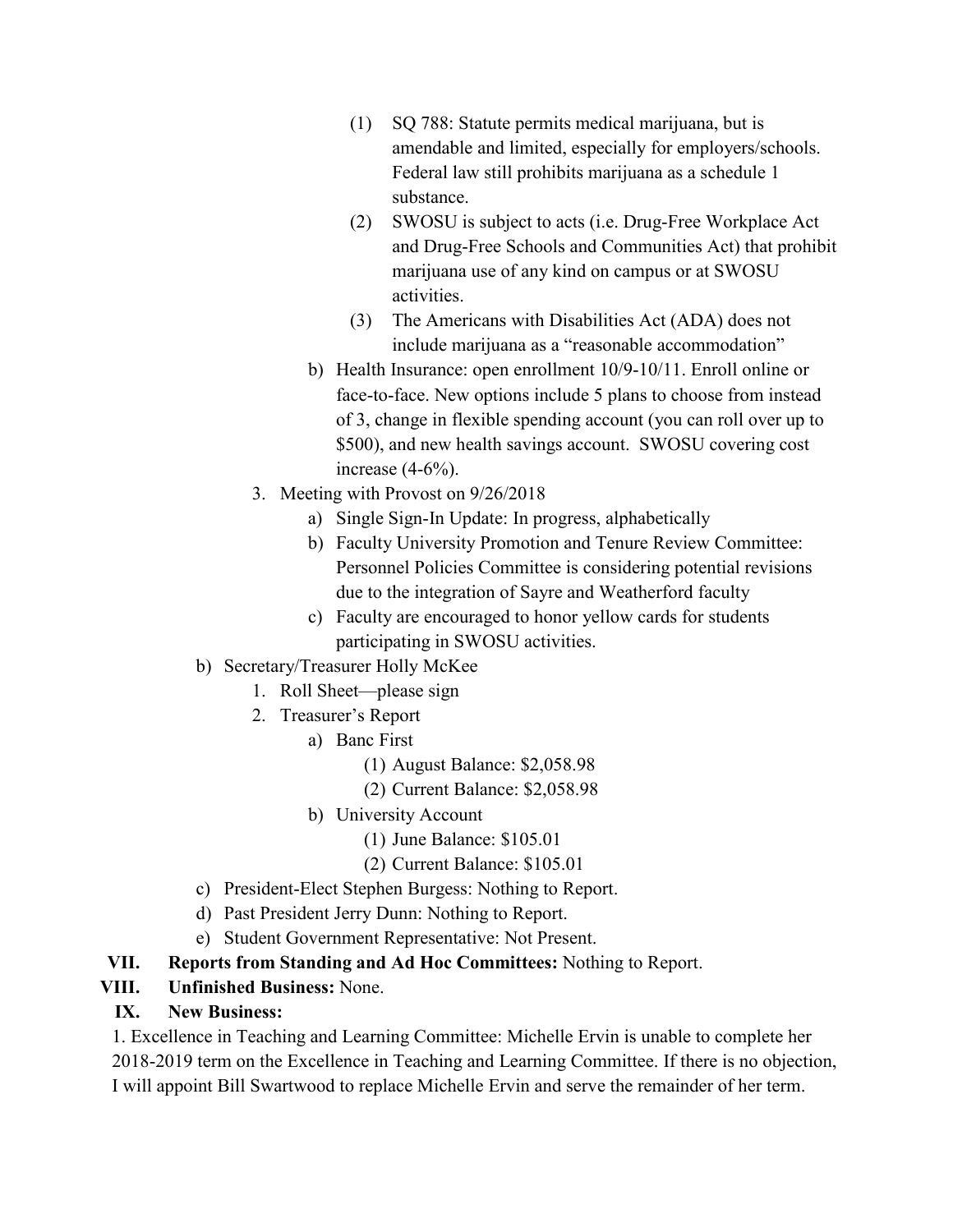- **X. Adjournment:** 3:27 pm
- **XI. Caucuses to select FUTPRC Members**
	- a) See Appendix B for FUTPRC description, last year's committee and the status of those faculty, and a list of faculty eligible.
- **XII. Next Meeting Friday, October 26th at 2:30 pm**

## **Appendix A**

#### **Professional Behavior**

The University supports the AAUP *Statement on Professional Ethics*, including the excerpts below.

As teachers, professors encourage the free pursuit of learning in their students. They hold before them the best scholarly and ethical standards of their discipline. Professors demonstrate respect for students as individuals and adhere to their proper roles as intellectual guides and counselors. Professors make every reasonable effort to foster honest academic conduct and to ensure that their evaluations of students reflect each student's true merit. They respect the confidential nature of the relationship between professor and student. They avoid any exploitation, harassment, or discriminatory treatment of students. They acknowledge significant academic or scholarly assistance from them. They protect their academic freedom.

As colleagues, professors have obligations that derive from common membership in the community of scholars. Professors do not discriminate against or harass colleagues. They respect and defend the free inquiry of associates, even when it leads to findings and conclusions that differ from their own. Professors acknowledge academic debt and strive to be objective in their professional judgment of colleagues. Professors accept their share of faculty responsibilities for the governance of their institution.

> (from the *Statement on Professional Ethics*, AAUP, 2009)

At SWOSU, faculty are expected to uphold the highest standards for professional conduct and ethical behavior. They have responsibility for cultivating a respectful and inclusive work environment, for modeling professional conduct, and for responding to unprofessional behavior on the part of others. They are expected to treat everyone in the work environment, including colleagues, students, administration, staff, and visitors with courtesy, respect, and dignity. Faculty must adhere to applicable University policies and procedures.

Unprofessional behavior includes that which is disruptive, intimidating, threatening, violent, inappropriate, illegal, or in violation of SWOSU or RUSO policy. To foster a just and safe community, unprofessional behavior will be addressed with interventions aimed at promoting insight, accountability, and appropriate changes in behavior. Chronic unprofessional behavior may result in sanctions, up to and including the initiation of dismissal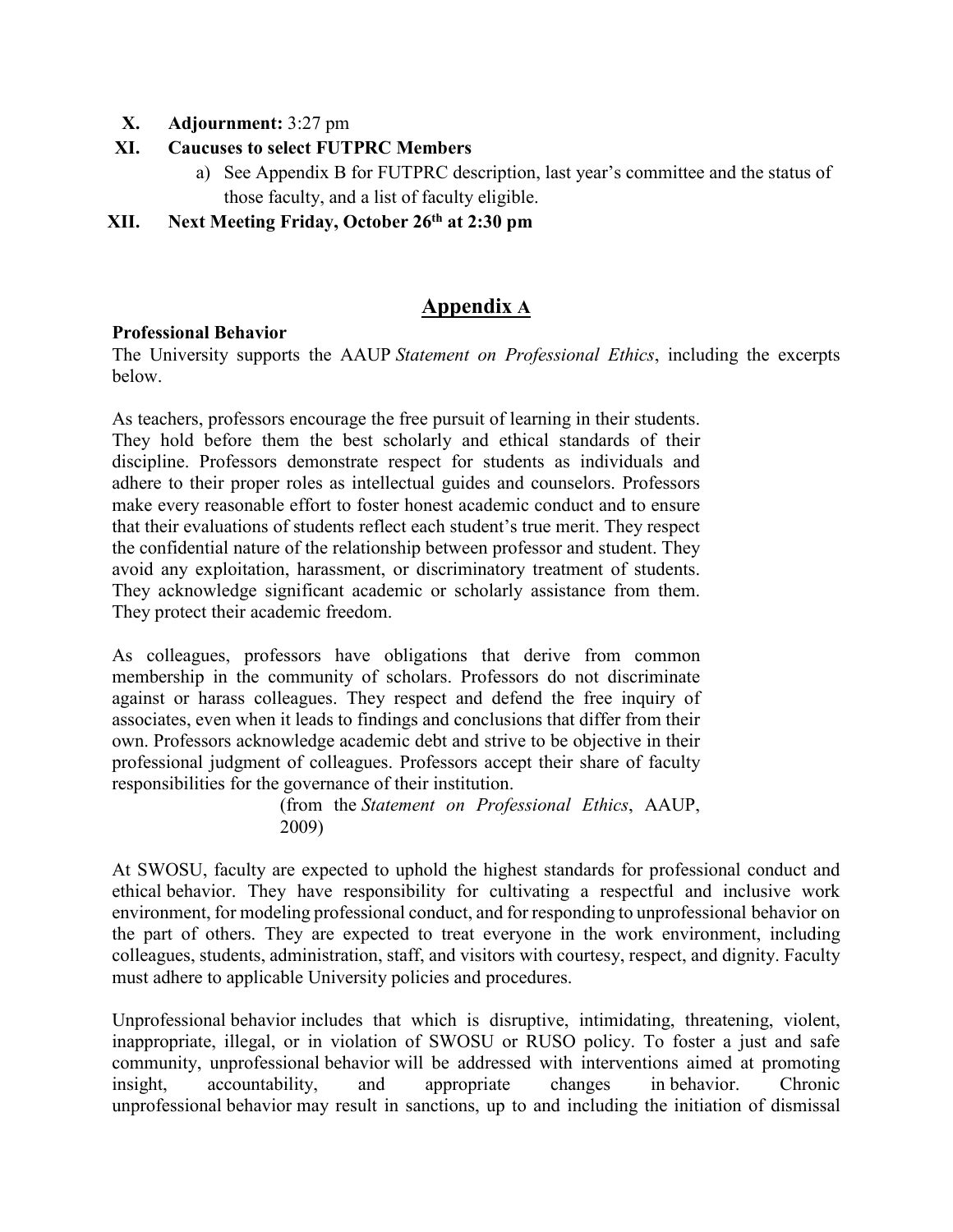proceedings.

## **Appendix B**

#### **The Faculty University Promotion and Tenure Review Committee (FUPTRC)**

The committee shall be composed of three faculty members from the College of Arts and Sciences, three faculty members from the College of Professional and Graduate Studies, one faculty member from the College of Pharmacy, and one from the College of Associate & Applied Programs OR the SWOSU Libraries. The seat for the College of Associate and Applied Programs or SWOSU Libraries will alternate as two-year terms expire.

Terms for all seats will be staggered so that only four of the total eight seats are open each year. Members of the committee shall serve two year terms and shall not be able to serve consecutive terms. Department chairs, associate deans, deans and applicants shall not be eligible for committee membership.

The members shall be selected in the following manner:

The Senate Executive Committee (with assistance, if needed) will compile a list of faculty eligible (by college) for SWOSU Promotion/Tenure Review Committee by the August Senate meeting. The Faculty Senators of each college will meet following the September Senate meeting and select from among the list of eligible and willing faculty who meet the minimum requirements of tenure, rank of associate professor, and seven years of experience at SWOSU and may not be a departmental chair during the current academic year. The Faculty Senate President (or designee) will forward the names to the Chief Academic Officer by the end of the first full week of October. The names may not include any faculty members applying for promotion and/or tenure. If these requirements prohibit a college from submitting a slate of eligible faculty, the requirements will be lowered in the following order:

1. If eligible candidates from the College of Associate & Applied Programs and the SWOSU Libraries are unable to meet the requirement of rank, this requirement will be waived for the College of Associate & Applied Program and the SWOSU Libraries.

2. The years of experience will be reduced first to six and then to five.

3. Service on the committee the previous term is removed.

4. If there are fewer than three candidates from the College of Arts and Sciences and the College of Professional and Graduate Studies due to an eligible candidate refusing to serve, then only the remaining eligible candidates are submitted.

5. If there are fewer than three candidates and all eligible candidates have agreed to serve, then the Faculty Senators from that college shall submit a plan to the Chief Academic Officer for filling the vacancy(ies) to attain a list of three candidates from the College of Arts and Sciences and the College of Professional and Graduate Studies. Once an acceptable plan is agreed upon, the slate of three candidates will be submitted.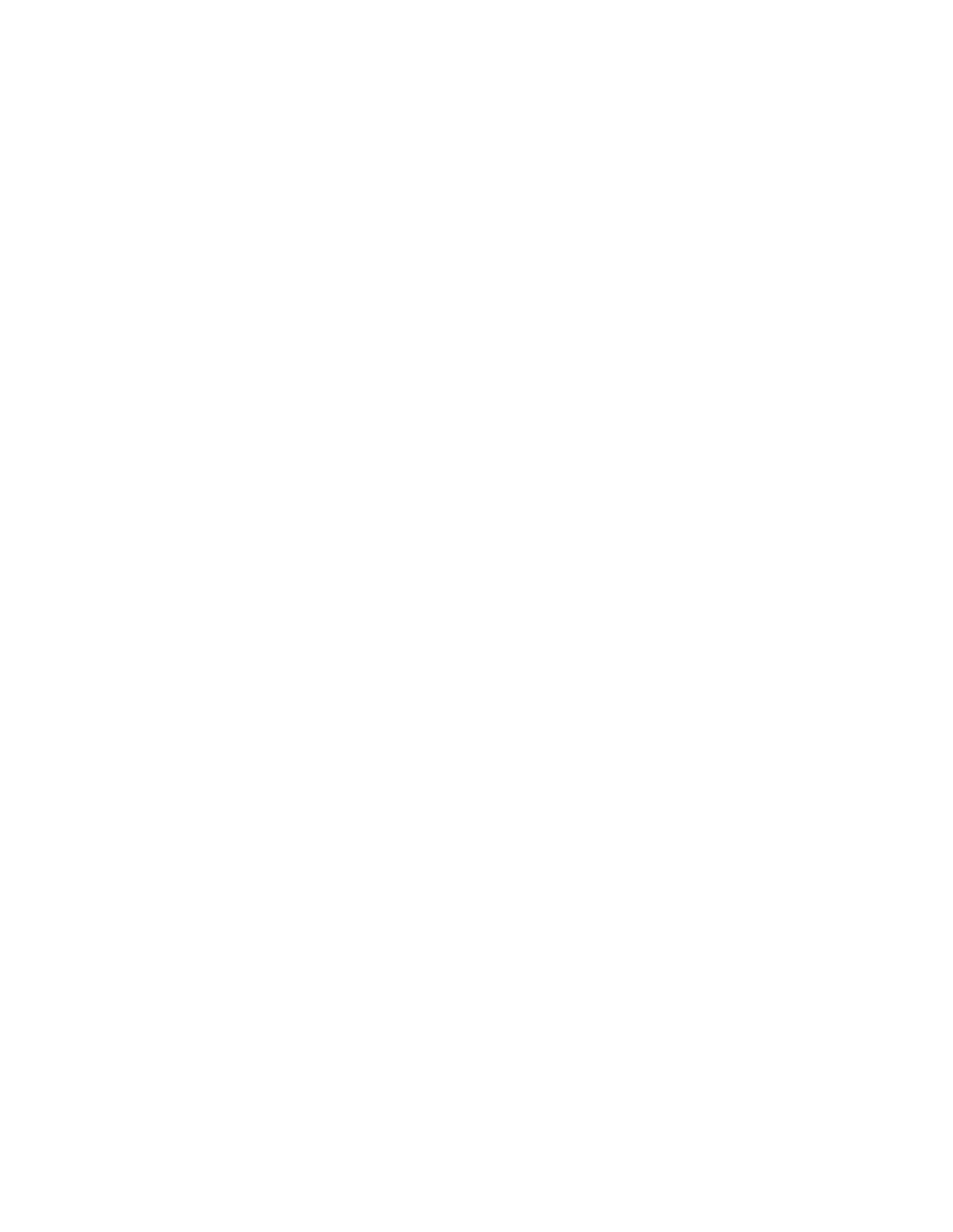| College      | 2017-2018 Member | <b>Status</b> | 2018-2019 Member |
|--------------|------------------|---------------|------------------|
| COP          | Hardeep Saluja   | Continuing    | Hardeep Saluja   |
| CAAP/Library | Frederic Murray  | Term Expired  |                  |
| CAS          | Lisa Schroeder   | Continuing    | Lisa Schroeder   |
| CAS          | David Martyn     | Term Expired  |                  |
| CAS          | Dan Farris       | Term Expired  |                  |
| <b>CPGS</b>  | Jorie Edwards    | Term Expired  |                  |
| <b>CPGS</b>  | Sherri Brodgen   | Continuing    | Sherri Brodgen   |
| <b>CPGS</b>  | Kathy Wolff      | Continuing    | Kathy Wolff      |

**Composition of FUTPRC for 2018-2019 and the current status of those faculty.**

For appeals:

CoP:

CAS:

CPGS:

CAAP: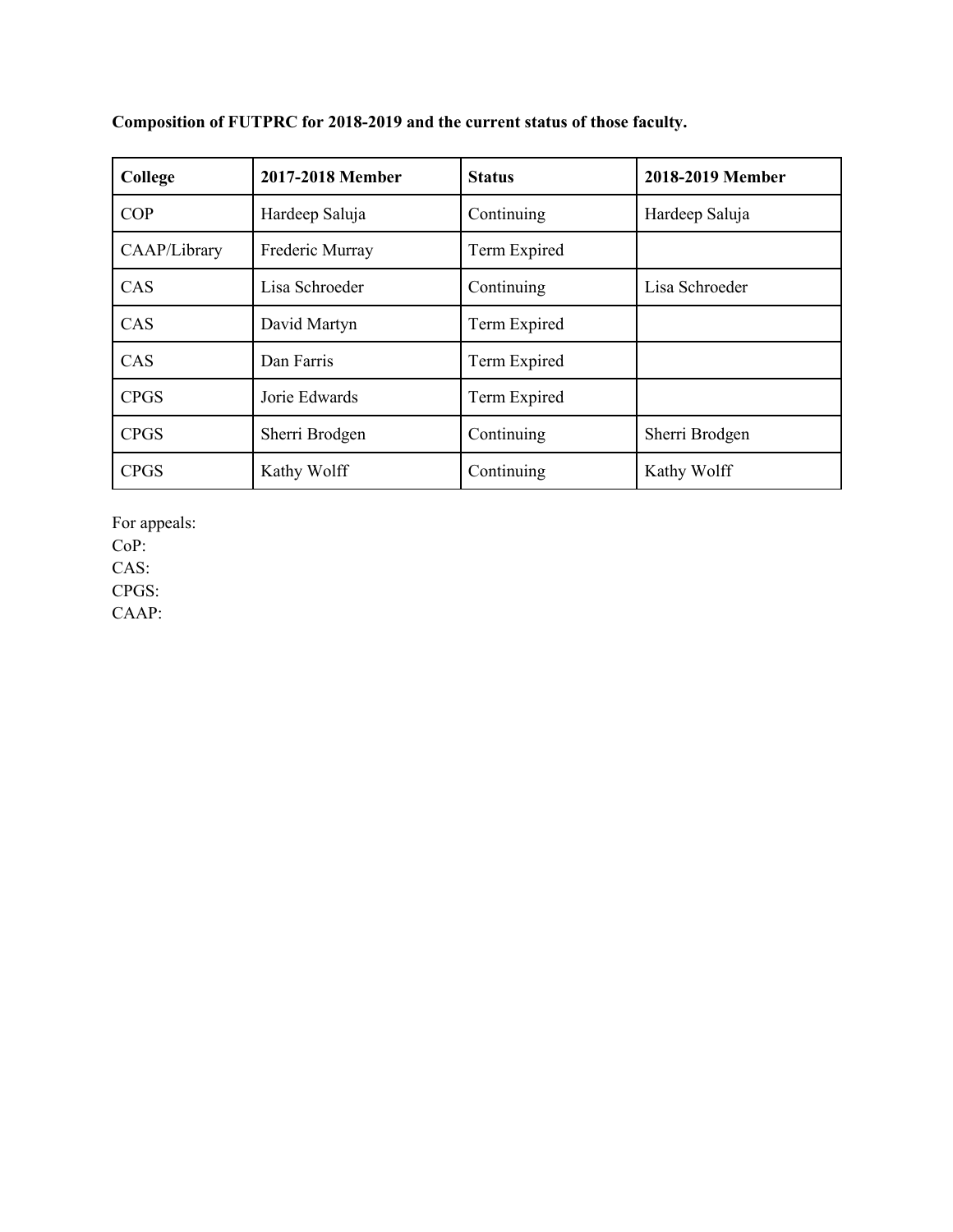## **FUPTRC Eligible Faculty List**

| <b>Last Name</b>      | <b>First Name</b>                | College    | Department            |
|-----------------------|----------------------------------|------------|-----------------------|
| <b>ALSBERG</b>        | <b>FRED</b>                      | CAS        | Lang/Lit              |
| <b>ARACENA</b>        | <b>JIMENA</b>                    | CAS        | Biology               |
| <b>BOGGS</b>          | <b>LISA</b>                      | CAS        | Biology               |
| <b>CAMPBELL</b>       | <b>BRIAN</b>                     | CAS        | Chem/Physics          |
| <b>CASTLE</b>         | <b>LISA</b>                      | CAS        | Biology               |
| <b>CHANG</b>          | HUNG-CHIEH                       | CAS        | Math                  |
| <b>COLLINS</b>        | <b>KEVIN</b>                     | CAS        | Lang/Lit              |
| <b>DIPAOLO</b>        | <b>STACEY</b>                    | CAS        | Music                 |
| <b>DOUGHERTY</b>      | <b>MICHAEL</b>                   | CAS        | Math                  |
| <b>DUNN</b>           | <b>JERRY</b>                     | CAS        | Soc Sci               |
| <b>ELLIS</b>          | <b>TREVOR</b>                    | CAS        | Chem/Physics          |
| <b>ESJORNSON</b>      | <b>DAVID</b>                     | CAS        | Chem/Physics          |
| <b>ESJORNSON</b>      | <b>SYLVIA</b>                    | CAS        | Chem/Physics          |
| <b>GATES</b>          | <b>FRED</b>                      | CAS        | Soc Sci               |
| <b>GAYDOSIK</b>       | <b>VICTORIA</b>                  | CAS        | Lang/Lit              |
| <b>GOFORTH</b>        | <b>TERRY</b>                     | CAS        | Chem/Physics          |
| <b>GRIFFEATH</b>      | <b>KRISTIN</b>                   | CAS        | Music                 |
| <b>HERTZEL</b>        | <b>DAVID</b>                     | CAS        | Soc Sci               |
| <b>HUBIN</b>          | <b>TIMOTHY</b>                   | CAS        | Chem/Physics          |
| <b>JEONG</b>          | <b>EUNKYUNG</b>                  | CAS        | Art/Comm/Theatre      |
| <b>KELLY</b>          | <b>WILLIAM</b>                   | CAS        | Chem/Physics          |
| <b>KODUMTHARA</b>     | <b>SUNU</b>                      | CAS        | Soc Sci               |
| <b>LANDRUM-GEYER</b>  | <b>DENISE</b>                    | CAS        | Lang/Lit              |
| <b>LEE</b>            | <b>CHIHCHEN</b><br><b>SOPHIA</b> | CAS        | Music                 |
| <b>LINDER</b>         | <b>DOUGLAS</b>                   | CAS        | Chem/Physics          |
| <b>O'NEAL</b>         | <b>STEVEN</b>                    | CAS        | <b>Biology</b>        |
| <b>PAUL</b>           | <b>ERIC</b>                      | CAS        | Biology               |
| <b>PENA</b>           | <b>CYNTHIA</b>                   | CAS        | Lang/Lit              |
| <b>TRAIL</b>          | <b>WAYNE</b>                     | CAS        | Chem/Physics          |
| <b>UBEIDAT</b>        | <b>MUATASEM</b>                  | CAS        | Biology               |
| <b>APPEDDU</b>        | <b>LISA</b>                      | <b>COP</b> | Pharm Science         |
| <b>BROOKS</b>         | <b>KRISTA</b>                    | COP        | <b>Pharm Practice</b> |
| <b>CALLEN</b>         | <b>ERIN</b>                      | <b>COP</b> | <b>Pharm Practice</b> |
| <b>GALES</b>          | <b>MARK</b>                      | COP        | <b>Pharm Practice</b> |
| <b>GALES</b>          | <b>BARRY</b>                     | <b>COP</b> | <b>Pharm Practice</b> |
| <b>KESSLER</b>        | <b>TIFFANY</b>                   | COP        | <b>Pharm Practice</b> |
| <b>LONG</b>           | <b>SCOTT</b>                     | <b>COP</b> | Pharm Science         |
| MONTARELLA (HARRISON) | <b>KRISTIN</b>                   | COP        | Pharm Practice        |
| <b>PATATANIAN</b>     | <b>EDNA</b>                      | COP        | Pharm Practice        |
| <b>SHARP</b>          | <b>RANDALL</b>                   | COP        | <b>Pharm Practice</b> |